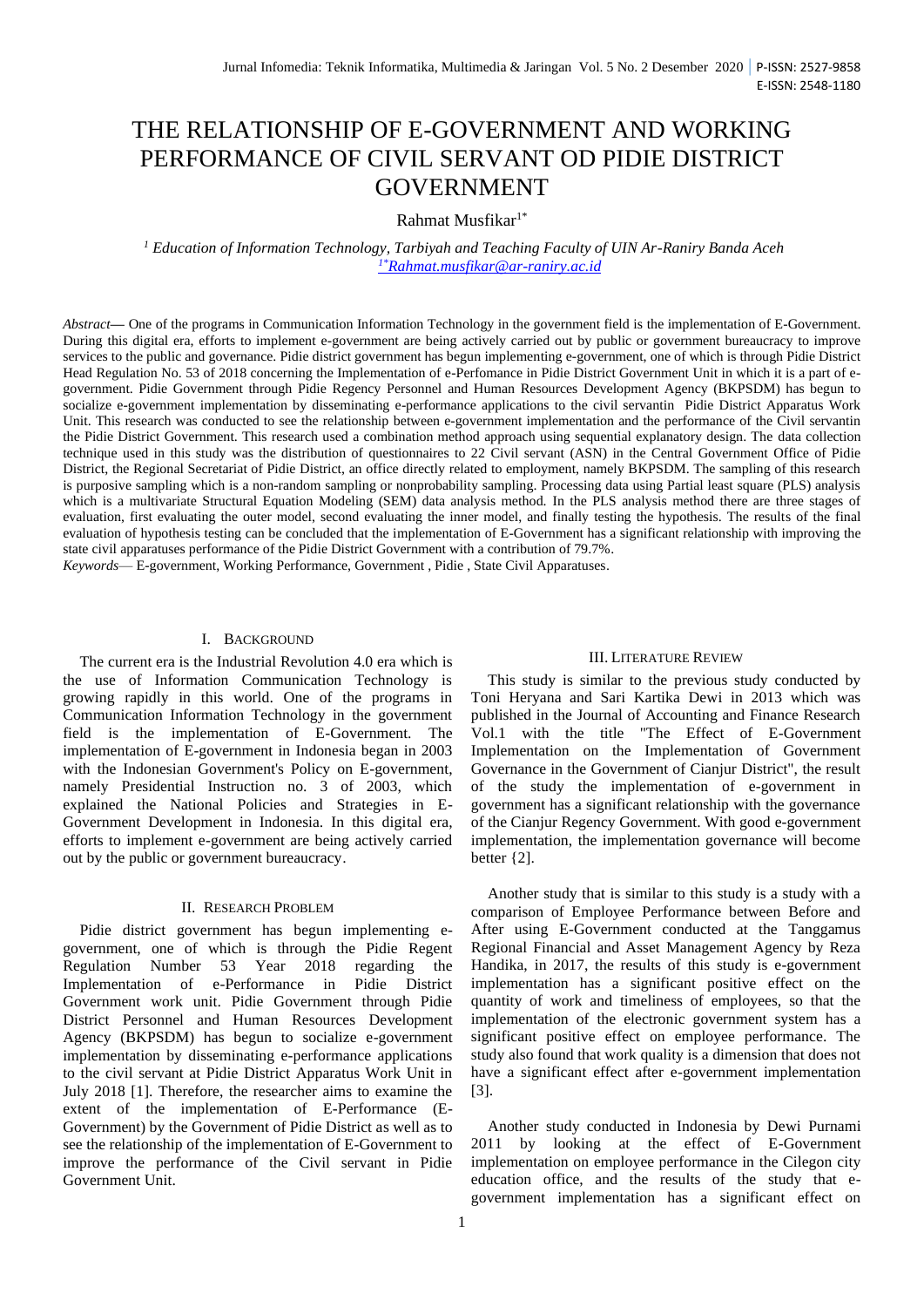employee performance in the education service cilegon city. The study looked at five performance indicators namely quality, quantity, work groups, innovation and Independence [4].

## *A. E-Government*

The word e-government comes from the words E and government. E is an abbreviation of electronic and government is the origin of the word government. From this understanding the word e-government is an abbreviation of the combined electronic government. Therefore, generate a number of definitions which were explained by previous researchers about E-government. One of the opinions from Moreover about e-government from the United Nations Division for Public Economics and Public Administration in 2001 in the study of Mohammed A. and Steve J. D in 2007 stated that E-government is the process of delivering government information and services to the public, businesses and other government agencies through using the internet and the world wide web [5]. Another definition from the world bank that: E-Government as the development and improvement of relations activities among the community, business people, government employees, and other government agencies by using ICT tools as an intermediary for relations in research conducted by Mohammed A. and Steve JD in 2007 And other opinions about E-Government as found by Deloitte Research in 2000 in the research of Mohammed A. and Steve JD, 2007 stated that E-government is a use of ICTs, and the internet is one of the means in providing better government services to citizens, businesses and employees.

E-government model put forward by Nag Y. L [6] in his research is a model of interaction that occurs between government and stakeholder stakeholders through electronic media or information technology. There are eight models of egovernment that are clearly explained by Nag Y. L [6]. Egovernment model of interaction is between stakeholders and government. In this study e-government model studied was government with government or G2G. Government to Government is an interaction conducted between governments (institutions) with government (institutions) through the application (application) E-government or database that has been integrated. Thus, the existence of G2G will be more efficient and effective performance of government [7].

## *B. Performance*

Suprihati defines performance as the achievement of organizational goals in the form of quantitative or qualitative outputs, as well as flexibility, creativity and other things that are targeted and desired by an organization [8]. Individual performance is a contribution of one's performance given to group performance, and subsequently group performance contributes to organizational performance. In general, performance can be understood as a record of the results on the functions of the position and all work activities within a certain period of time. Thus, performance can be concluded as a form of success in the implementation of a job [9].

Another opinion by Rivai [10], Performance is something that can be observed and can be measured concretely from the work. Performance can be assessed using a formal and structured system to measure and assess and can see the influence of the characteristics related to work, behavior and results, including the level of absence as revealed by Hayatul Fadri [11]. In Performance measurement using several related indicators to get quantitative results. According to Bernadin in Robbins revealed in the research of Achmad, S. Rucky in 2008 [12] indicators of performance are: 1. Work Quality, 2. Quantity, 3. Timeliness, 4. Effectiveness, 5. Independence

Meanwhile, Kumorotomo in Agus Dwiyanto's research [13] revealed that assessing an organization's performance using criteria is by measuring the Efficiency, Effectiveness, Fairness, and responsiveness of the performance of public service organizations.

## IV.RESEARCH METHOD

This study used a combination method approach using sequential explanatory design. In this study, quantitative data was collected and analyzed to see the effect of e-government implementation on improving the performance of the Civil servant (ASN) of Pidie District Government. Furthermore, qualitative data is collected and analyzed to strengthen the results of quantitative data. Data collection in this study was carried out by selecting samples that fit the criteria. The sample selection made in this study is purposive sampling. Data collection was carried out with two models, namely the distribution of questionnaires and interviews with civil servant (ASN) Pidie district government.

Data analysis in this study was undertaken using a partial least square (PLS) approach with Structural Equation Modeling (SEM) technique. The values seen in the data analysis is the outer model, the inner model, the T value to test the hypothesis, and the quality indexes value of the model.

## V. DISCUSSION

Data from the survey conducted by researcher to the civil servant (ASN) Pidie District Government to obtain data related to the effect of E-Government implementation on Improving the Performance of the civil servant in the Government of Pidie District. From the survey results conducted by the study there were 22 questionnaires returned from 30 questionnaires distributed to them. It showed that the returned questionnaire was 73.33% of the total questionnaire distributed. In this study sampling was only carried out on the civil servant (ASN) at the Office of the Government Secretariat of the Pidie District and Personnel and Human Resources Development Agency (BKPSDM). The number of questionnaires based on agency samples can be seen in the diagram in Figure 1.1 and based on education can be seen in the diagram in Figure 1.2.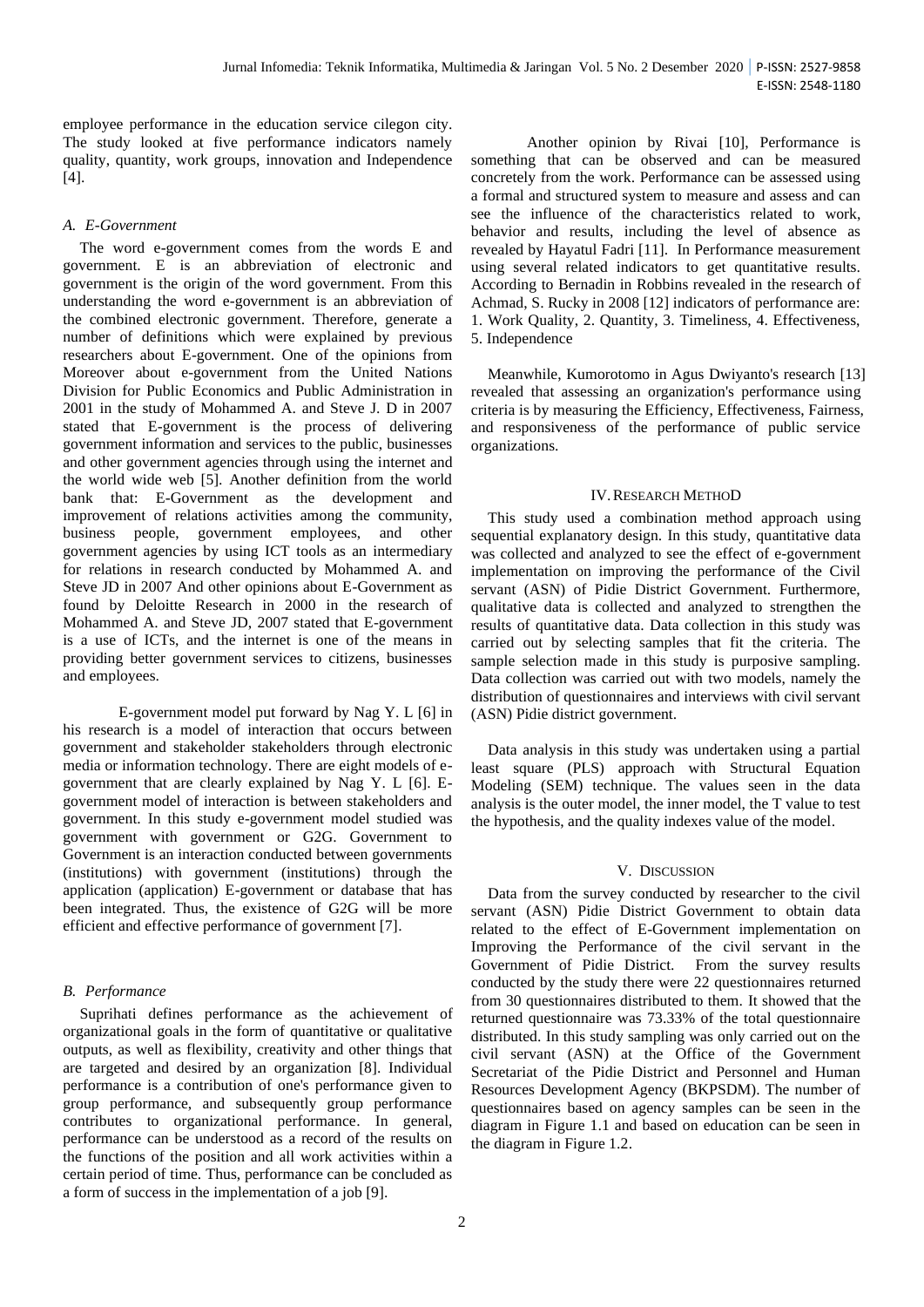

Figure 1 Distribution of questionnaires by agency



Figure 2 Distribution of questionnaires by agency

In this study the research model is described using smartPLS. In the study there is one independent variable, namely the implementation of E-Government and one dependent variable, namely the Performance of the civil servant (ASN) in the Pidie District government. This research model is illustrated by the smartPLS application as shown in Figure 3.



Figure 3 Research Model

#### *A. Evaluate the outer model*

Testing the outer model in the smart PLS application serves to test the relationship between indicators or statement items used to measure latent variables. In this study the outer model testing is only to see the validation and reliability of the indicators used by each latent variable.

#### *B. Validation Testing*

The purpose of this research is to test the validation by looking at the loading factor value of each indicator or statement of the latent variable of the indicator. In this study the validation value uses the opinion of Latan and Ghozali [14] namely the loading factor value above 0.7 is declared valid, whereas if below the value 0.7 declared invalid. In smart PLS validation testing is undertaken after the research model is made as shown in Figure 1.3, after creating a new research model it is run to see the loading factor value of each indicator or statement items of each variable carried out by running the PLS algorithm program. From the results of the initial PLS algorithm evaluation can be seen in Figure 4. From the PLS algorithm evaluation results there are many indicators whose loading factor is below 0.7.



Figure 4 Initial Models after Running the First PLS Algorithm Program

From Figure 5 it can be seen that the indicators with loading factors below 0.7 are E10, E11, E13, E14, E16, E2, E3, E7, E8, and E9 on the E-Government implementation variable. Indicators below 0.7 in the variable Civil servant (ASN) are K1, K10, K3, K5, K6, and K8. Indicators below 0.7 are phased out one by one the indicators whose values are the lowest. then running the PLS Algorithm program again, and if after running the PLS Algorithm program again, it will see the loading factor value which has the lowest value and so on so that it does not have a loading factor value of less than 0.7 indicators for each latent variable. In this study, the PLS Algorithm program runs 10 times so there are no more indicators for each variable with a loading factor of less than 0.7. After removing all indicators of the loading factors